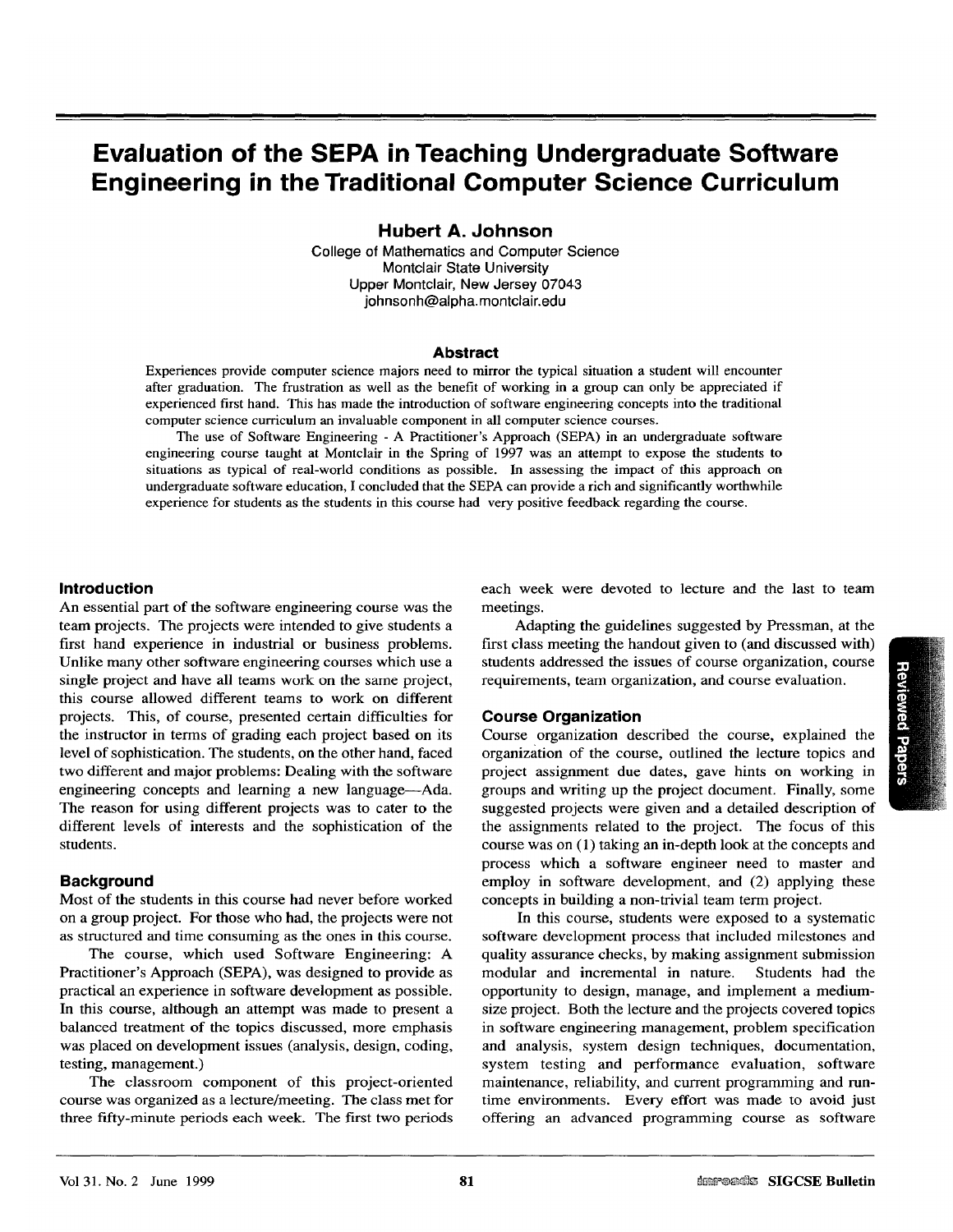# SEPA *(continued from page 81)*

engineering. The course was explicitly designed to present, and emphasize, topics relevant to each phase in the software engineering process

A list of possible projects from which students could choose was provided at the first class meeting. Examples of suggested projects used in the course **were:** 

*A string-processing program:* This would include facilities for operating on a string (read a line of test and convert all upper case letters to lower case, copying, comparing, concatenating, and replacing).

*A scheduling program:* This would provide a scheduling committee in a department at a university the facility to assign courses to faculty, classroom, and other things.

There were a total of twelve suggested project possibilities. Students, however, had the option of choosing a project outside those proposed by the instructor. If a project was chosen outside those suggested (and some teams did) the instructor's approval had to be obtained before proceeding.

The document distributed to students at the first class meeting also stipulated the due date for each deliverable for the semester. This took the form:

*Week 2:* Teams are required to submit a description of the project the team has chosen

*Week 3*: Submit a draft of the paper (described in week 2) *Week 4:* The final version of the paper due.

The instructor made a point to emphasize (in writing) that the main purpose of the functional specification (required in week 4) was to explain what the students were going to do for their project rather than how the goals would be accomplished. The functional specification would later be coupled with a management plan and design to comprise the proposal to the sponsor/client (a role played by the instructor). As a guide, the handout to students specified what the contents of the functional specification should entail. Each phase of the software development had a "guide" as to the nature of what was expected by the instructor as deliverables.

# **Course Requirement**

everal ague

There were reading assignments and other homework related to the project. An important requirement of the course was a weekly log kept by each student of the time spent on different course-related activities.

# **Team Organization**

This was a class of 19 students. These students divided into teams with three or four in each team. The teams were "democratically" formed in that students were instructed to choose the person(s) they wish to work with. The reason for this approach was to reduce the likelihood of someone using his/her being placed in a particular group as an excuse for unsatisfactory work, which could then significantly affect the quality of the project. Each member of a team had the opportunity of taking on interchanging roles for each phase of the project development. Each served as team leader, recorder, and editor at some point.

The role of the leader was mainly to delegate responsibilities to each team member. The leader also served as the project coordinator/editor and was responsible for overseeing the interfacing of the components developed by individual team members into a working system.

# **Course Evaluation**

To help students give a fair assessment of the course, they were instructed at the outset (and continually reminded throughout the semester) to keep a written record (a log) of the things they found difficult, laborious, interesting, useful, or disliked.

About a week before the end of the semester students were reminded to start working on their written evaluation of the course. They were assured that a candid evaluation was expected and that this would have no bearing on their final grade. The process of gaining students' trust so they could write as freely as possible in their evaluation, was an easy one as many of the students had previously done some course with me.

# **A Summary of Students Comments**

The experience in working in teams was a valuable one as it gave them some experience in what it is to make compromises.

The team meetings were extremely useful as they served to clarify certain project-related concepts/activity about which someone might have had doubt or misunderstanding. Using the third class period for team meetings was a great idea as it resolved conflicts in students' schedule that prohibited some from meeting outside of class.

Deadlines set by the instructor for submission of project modules were useful as it served to keep the teams focused Some team members, however, found the deadlines somewhat taxing.

Students learned a lot from serving in different roles on a team during the software development process.

Students were amazed at, and initially disliked, the and the community of documentation that had to be produced. This dislike

was, however, dismissed or tempered considerably when they realized that referring to the documentation made writing the program and producing a user's manual a lot easier than expected.

The specifications and well-written designs made communication problems among team members almost nonexistent.

One team member wrote: "It's clear that the greatest amount of time was spent on Design, which definitely facilitated the coding phase. Design followed fairly smoothly from the functional specification, and since we